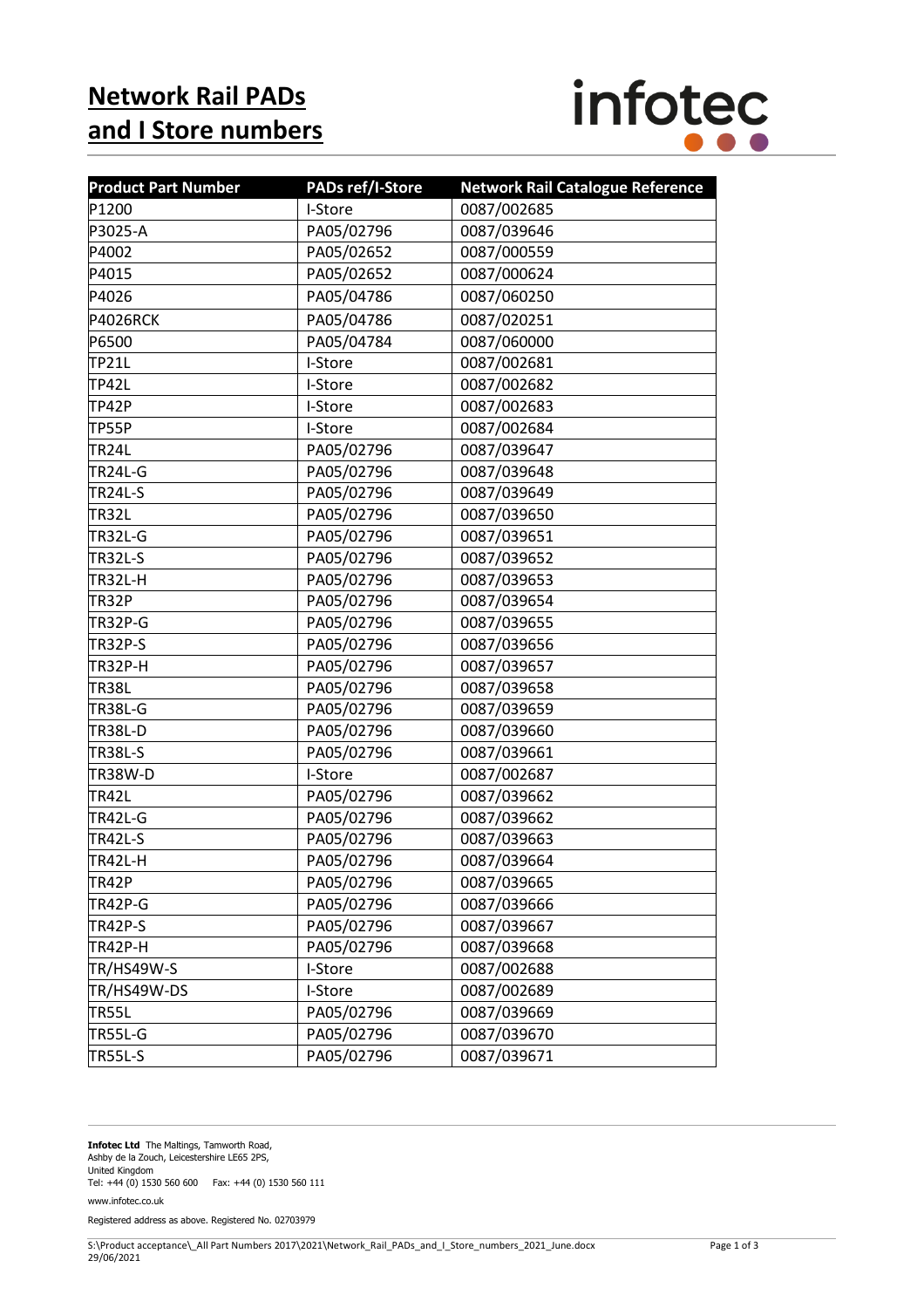## **Network Rail PADs and I Store numbers**



| <b>Product Part Number</b> | <b>PADs ref/I-Store</b> | <b>Network Rail Catalogue Reference</b> |
|----------------------------|-------------------------|-----------------------------------------|
| TR55P                      | PA05/02796              | 0087/039672                             |
| TR55P-S                    | PA05/02796              | 0087/039674                             |
| <b>TR55P-G</b>             | PA05/02796              | 0087/039673                             |
| <b>TR55P-S</b>             | PA05/02796              | 0087/039674                             |
| <b>TR65L</b>               | PA05/02796              | 0087/039675                             |
| <b>TR65L-G</b>             | PA05/02796              | 0087/039676                             |
| <b>TR65L-S</b>             | PA05/02796              | 0087/039677                             |
| <b>TR65L-H</b>             | PA05/02796              | 0087/039678                             |
| TR65P                      | PA05/02796              | 0087/039679                             |
| <b>TR65P-G</b>             | PA05/02796              | 0087/039680                             |
| <b>TR65P-S</b>             | PA05/02796              | 0087/039681                             |
| <b>TR65P-H</b>             | PA05/02796              | 0087/039682                             |
| TS21B/TR21B                | I-Store                 | 0111/121109                             |
| <b>TS24B</b>               | PA05/02796              | 0087/039683                             |
| <b>TS24B-G</b>             | PA05/02796              | 0087/039684                             |
| TS29WB                     | I-Store                 | 0111/121107                             |
| <b>TS32B</b>               | PA05/02796              | 0087/039685                             |
| <b>TS32B-G</b>             | PA05/02796              | 0087/039686                             |
| TS42B                      | PA05/02796              | 0087/039687                             |
| <b>TS42B-G</b>             | PA05/02796              | 0087/039688                             |
| TS55B                      | PA05/02796              | 0087/039689                             |
| <b>TS55B-G</b>             | PA05/02796              | 0087/039690                             |
| <b>TS65B</b>               | PA05/02796              | 0087/039691                             |
| <b>TS65B-G</b>             | PA05/02796              | 0087/039692                             |
| TX32x                      | I-Store                 | 0111/121105                             |
| <b>TX32x-D</b>             | I-Store                 | 0111/121106                             |
| TP43x                      | I-Store                 | 0111/121102                             |
| TX43x                      | I-Store                 | 0111/121103                             |
| <b>TX43x-D</b>             | I-Store                 | 0111/121104                             |
| <b>TX46x</b>               | I-Store                 | 0111/121101                             |
| <b>TX55x</b>               | I-Store                 | 0111/121100                             |
| MD42P                      | I-Store                 | 0111/121108                             |
| MR24L                      | PA05/02796              | 0087/039693                             |
| MR32L                      | PA05/02796              | 0087/039694                             |
| MR42L                      | PA05/02796              | 0087/039695                             |
| MR55L                      | PA05/02796              | 0087/039696                             |
| MR55P                      | PA05/02796              | 0087/039697                             |
| FC55P                      | I-Store                 | 0087/002686                             |
| FM45P                      | I-Store                 | 0087/075863                             |
| <b>FM28L</b>               | I-Store                 | 0087/060207                             |

**Infotec Ltd** The Maltings, Tamworth Road, Ashby de la Zouch, Leicestershire LE65 2PS,

United Kingdom

Tel: +44 (0) 1530 560 600 Fax: +44 (0) 1530 560 111 www.infotec.co.uk

Registered address as above. Registered No. 02703979